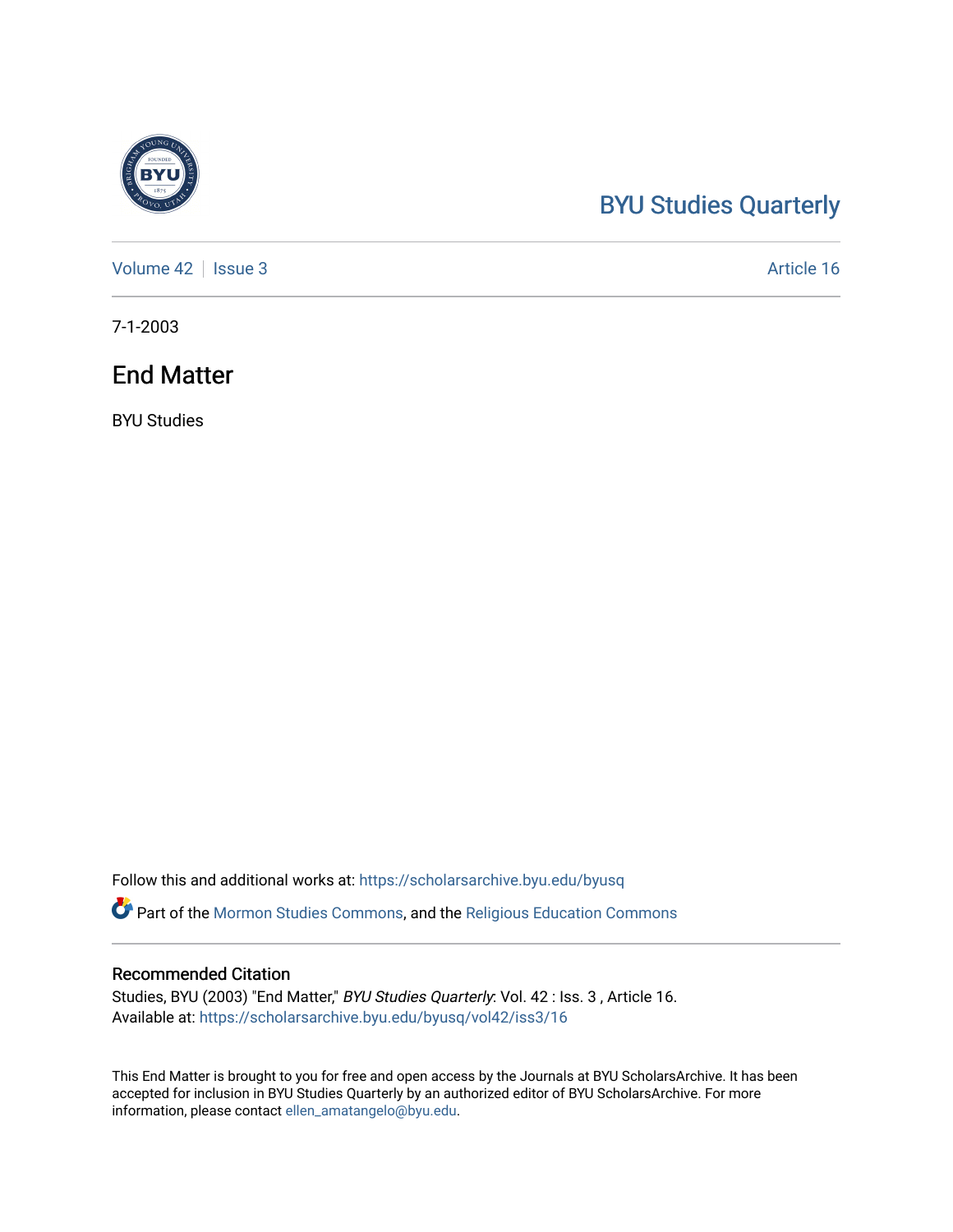### Studies: End Matter



Joseph Futubino SMITH & **INSTITUTE** réel LDS Historien

**Deseret Book** 

Published by the Joseph Fielding Smith Institute for Latter-day Saint History and by Deseret Book

**ustrations, index, 604 pages, 6" x 9"** 

**^37.95 hardback**  (discounts **for** 5 **or** more copies)

This remarkable book is "must" reading for students of early LDS history.<br>The Knights, who were with Joseph Smith from the beginning, experienced all the joys and sorrows of the LDS experience in New York, Ohio, his remarkable book is "must" reading for students of early LDS history. The Knights, who were with Joseph Smith from the beginning, experi-Missouri, Illinois, and early Utah. Their story *is* the Mormon story.

> —James B. Allen Professor of History Emeritus Brigham Young University

Ordinary folks, honest and hard-working, the Knights were not at the top of the hierarchy but were remarkably well placed for witnessing many important events. Historian William G. Hartley has assembled what can be known of them. Because of his willingness to tackle tough issues and offer fresh insights, in chapter after chapter I learned something new or was brought to see events from a different angle. It is a rousing good story.

> —Davis Bitton Professor of History Emeritus University of Utah

**VISIT OUR WEB SITE AT [HTTP://BYUSTUDIES.BYU.EDU](http://byustudies.byu.edu)**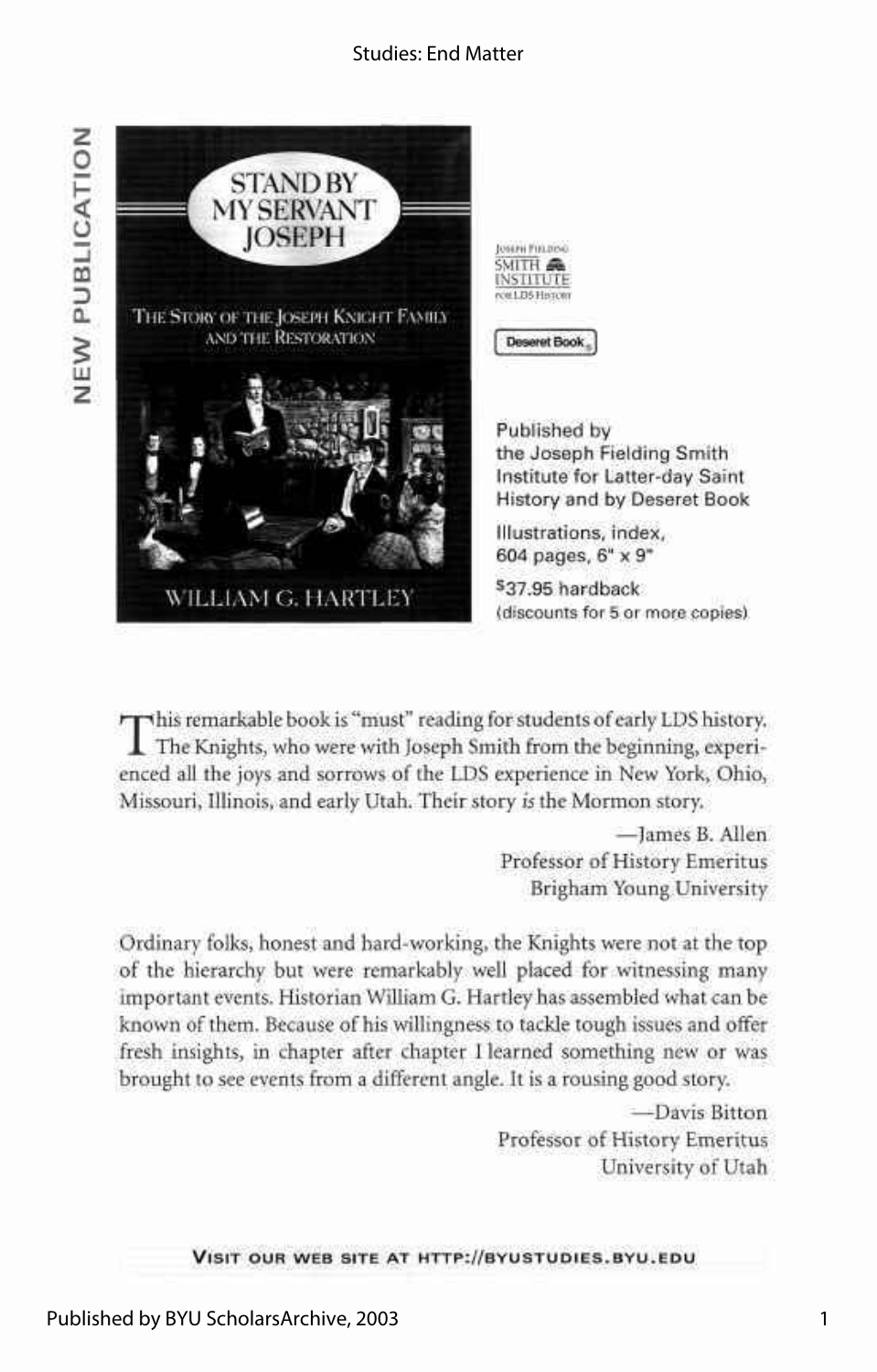

Available March 2004

 $W$ hy have Mormons become as they are—holding values of right and wrong and the moral compass that navigates between them? One wrong and the moral compass that navigates between them? One answer may lie in the life and teachings of Heber J. Grant, who led the Church for twenty-seven years in the early twentieth century. Learn about President Grant's values before he became president. Read how his parents, friends, and early experiences instilled certain qualities and see how these qualities grew and matured in him. Then discover how these qualities became part of everyday Mormon culture.

"When a leader reaches distinction we often wonder about his background, the experiences that influenced and molded his aspirations and character. Here, Ronald W. Walker has painstakingly accessed the most reliable sources, mined intimate details, and penetrated to the story behind the story. This is the finest work yet on the formative years of the Church's seventh president."

—Truman Grant Madsen

#### **VISI T OUR WEB SITE AT [HTTP://BYUSTUDIES.BYU.ED](http://byustudies.byu.edu) U**

**m** 

**C** 

**u** 

**> H O Z**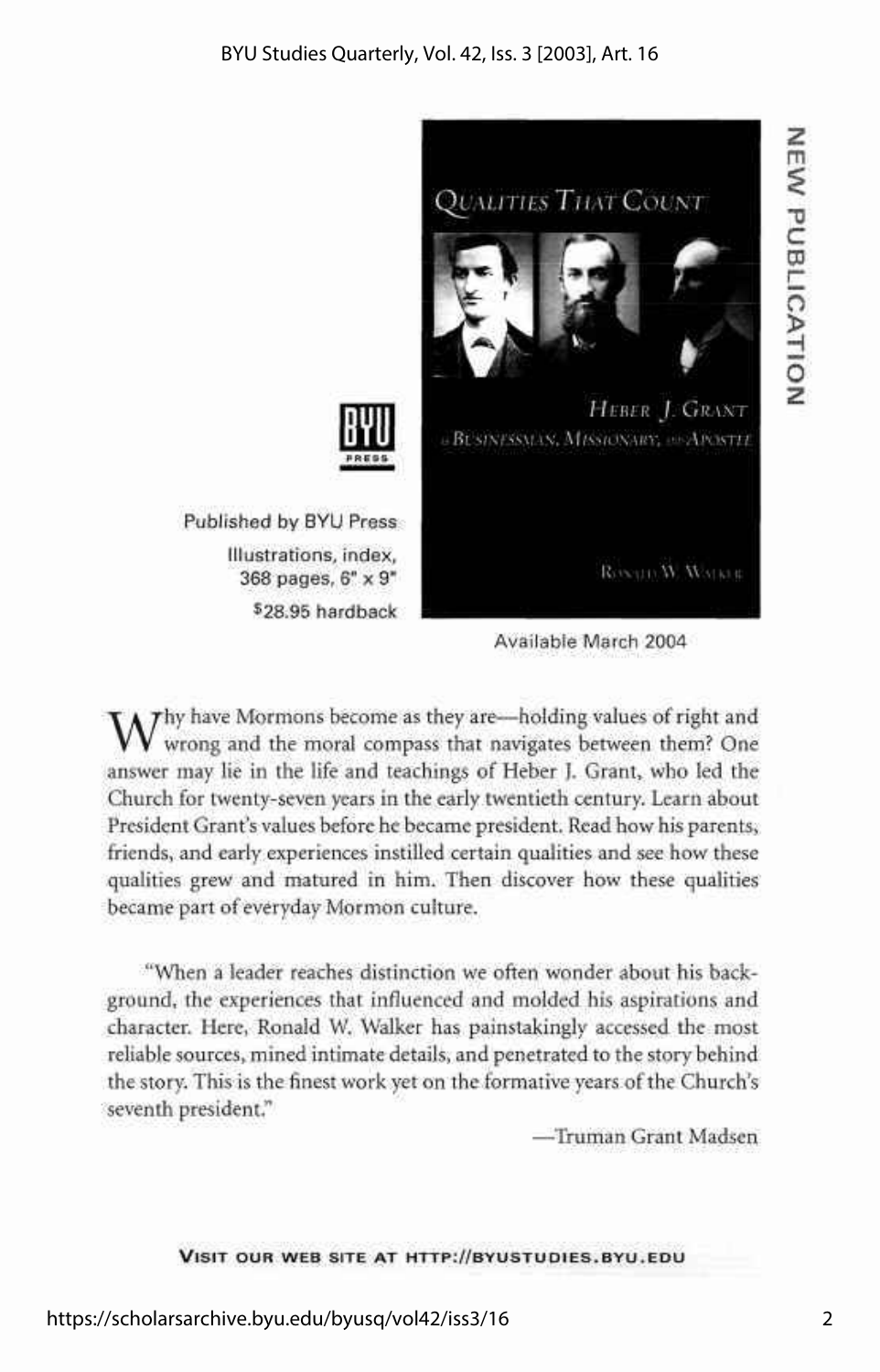**z**   $\tilde{=}$ ۹ *m D*  LU



 $\mathbf M$ ore than a century after Latter-day Saints trekked across the Mormon Trail, Church members continue to celebrate this pioneer experience ore than a century after Latter-day Saints trekked across the Mormon as an identity-defining touchstone of their American-born religion. While several studies have recounted the Mormon Exodus, this work is the first to examine the historical development, geographic distribution, and cultural function of Latter-day Saint remembrances of their pioneer past.

Eliason shows how Mormon culture has responded to the challenges of rapid global growth and increased contact with the world while maintaining its distinct identity through the use of special holiday customs such as annual plays, pageants, and parades throughout the West.

This project suggests a new area of scholarly inquiry—the study of sacred migrations or "trek studies"—as a useful tool in understanding the history and identity-forming processes undergone by many peoples.

#### **VISI T OU R WE B SITE A T [HTTP://BYUSTUDIES.BYU.ED](http://byustudies.byu.edu) U**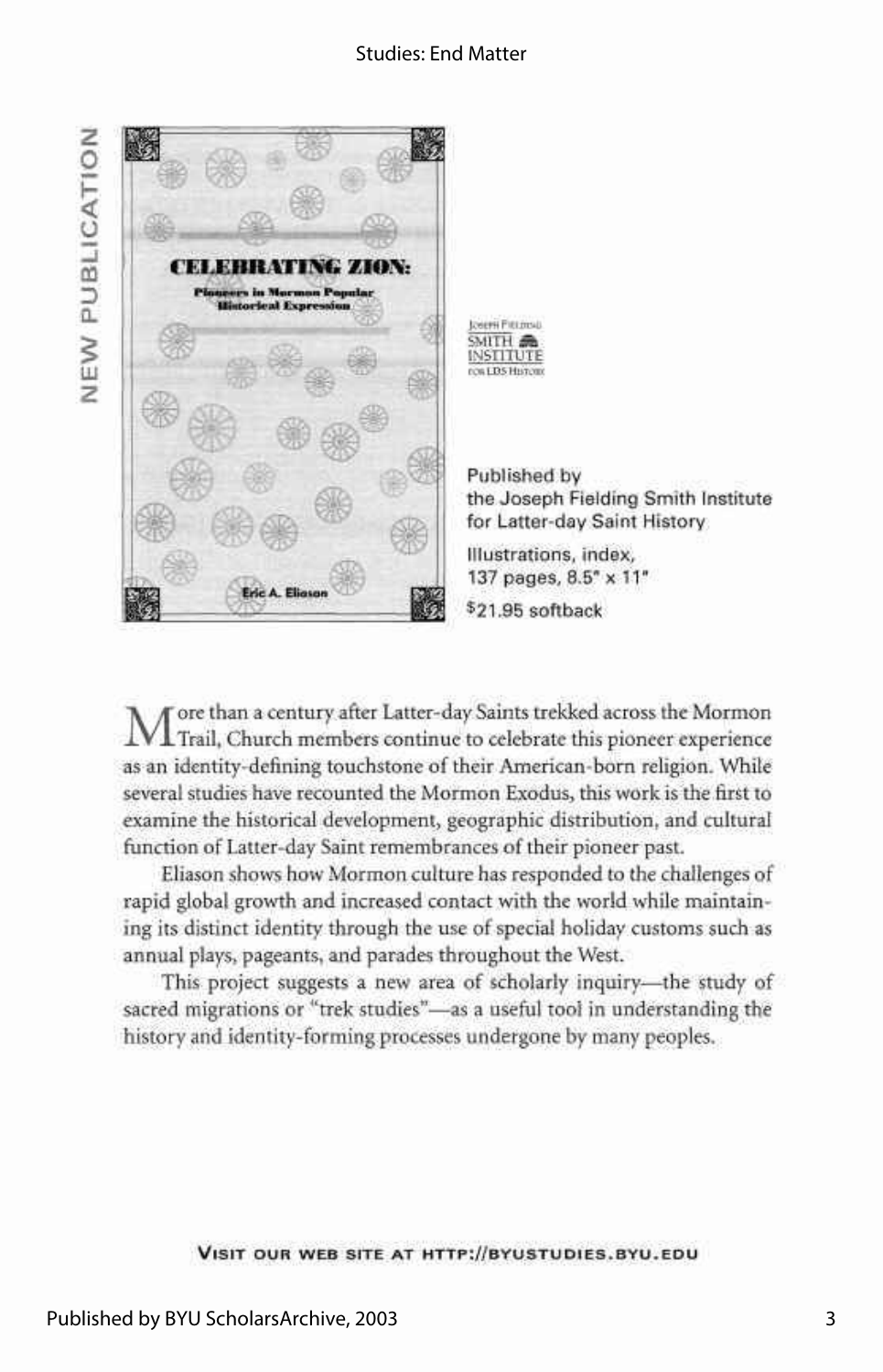#### TO OUR READERS

*BYU Studies* is dedicated to the correlation of revealed and discovered truth and to the conviction that the spiritual and the intellectual can be complementary and fundamentally harmonious avenues of knowledge. This periodical strives to explore scholarly perspectives on Latter-day Saint topics. It is committed to seeking truth "by study and also by faith" (D&C 88:118) and recognizes that all knowledge without charity is nothing (1 Cor. 13:2). It proceeds on the premise that faith and reason, revelation and scholarly learning, obedience and creativity are compatible; they are "many members, yet but one body" (1 Cor. 12:20).

Contributions from all fields of learning are invited. *BYU Studies* strives to publish articles that openly reflect a Latter-day Saint point of view and are obviously relevant to subjects of general interest to Latter-day Saints, while conforming to high scholarly standards. *BYU Studies* invites poetry and personal essays dealing with the life of the mind, reflections on personal and spiritual responses to academic experiences, intellectual choices, values, responsibilities, and methods. All personal essays received will be entered in our annual personal essay contest. Short studies and notes are also welcomed.

Opinions expressed in *BYU Studies* are the opinions of contributors. Their views should not necessarily be attributed to The Church of Jesus Christ of Latter-day Saints, Brigham Young University, or *BYU Studies* editors, staff, or board members.

#### INSTRUCTION TO AUTHORS

Guidelines for submitting manuscripts may be viewed on our website at <http://byustudies.byu.edu>

#### SUBSCRIBERS' NOTICE

Subscription is <sup>1</sup>5.00 for one issue (you may subscribe at this rate for as many future issues as you like); \$20.00 for one year (four issues); and \$45.00 for ten issues (tenth issue is free). Foreign subscriptions for Canadian residents are 1 yr., s 28.oo; other non-USA residents, 1 yr., \$ 40.oo (airmail) or \$ 32.oo (surface). A price list for back issues is available upon request. All subscriptions begin with the forthcoming issue, or additional postage is charged. Address all correspondence to BYU Studies, 403 CB, PO Box 24098, Provo, Utah 84602-4098. You may also contact us by email: ["BYU\\_Studies@byu.edu";](mailto:BYU_Studies@byu.edu) phone: (801) 422-6691; or fax: (801) 422-0232. **If you move, please notify us in writing four weeks before changing your address;** otherwise you must pay for replacement issues and mailing costs.

#### PUBLISHED INDEXES AND ABSTRACTS

*BYU Studies* is abstracted in *Current Contents, Social and Behavioral Science;*  indexed in *ATLA Religion Database* (published by the American Theological Library Association, Chicago, email: [atla@atla.com,](mailto:atla@atla.com) website: [http://www.atla.com\)](http://www.atla.com) and *Index to Book Reviews in Religion;* and listed in *Historical Abstracts; Arts and Humanities Citation Index; America, History, and Life;* and *MLA International Bibliography.* 

*BYU Studies* is published quarterly at Brigham Young University, Provo, Utah. ©2003 Brigham Young University, Provo, Utah. All rights reserved. Printed in the U.S.A. on acid-free paper 4-90-46359-3.3M ISSN 0007-0106